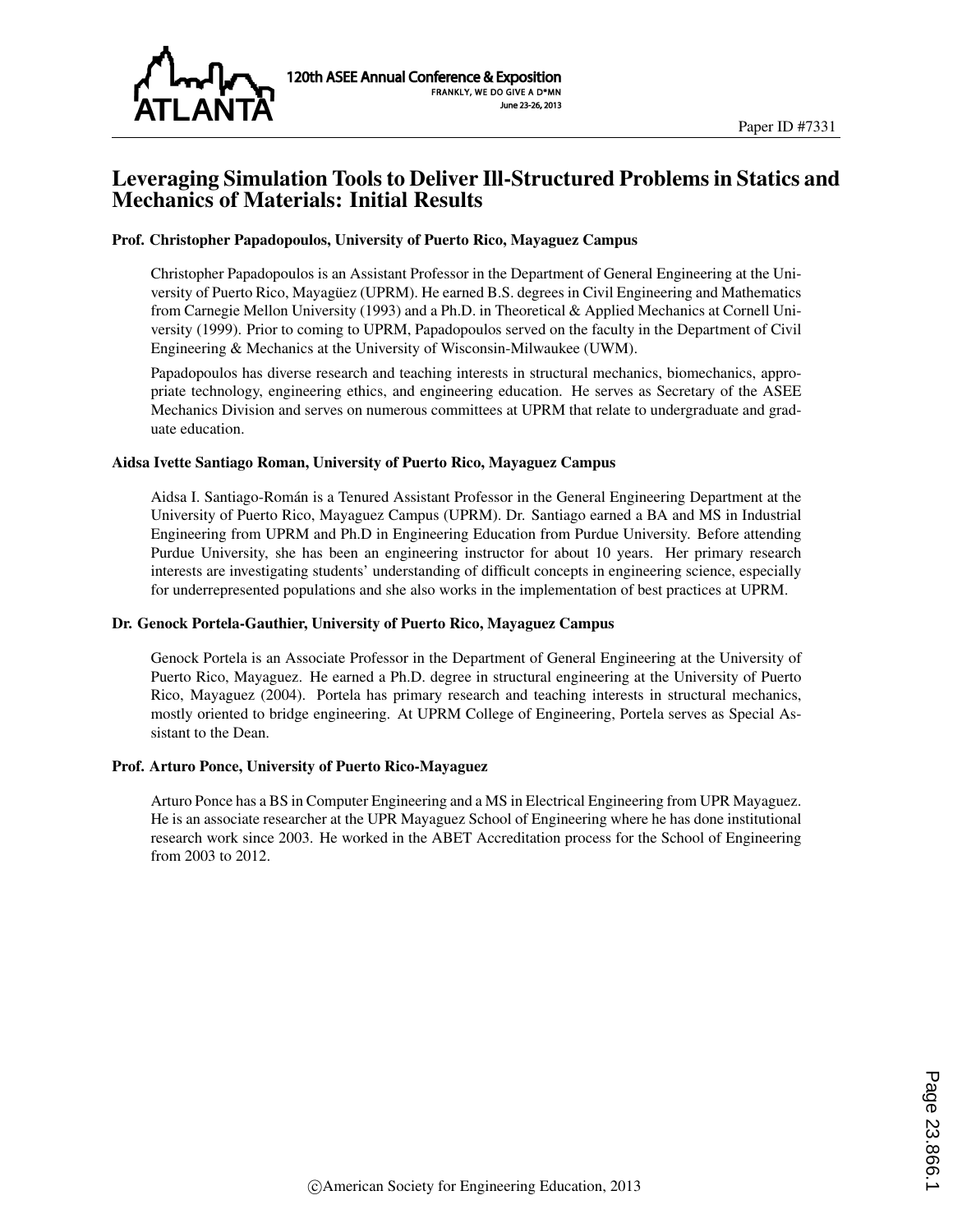# **Leveraging Simulation Tools to Deliver Ill-Structured Problems in Statics and Mechanics of Materials: Initial Results**

### **1. Introduction**

This paper reports initial results after the first semester of implementation of a TUES project during the Fall 2012 semester at the University of Puerto Rico Mayagüez (UPRM). This project introduces new modules in Statics and the subsequent course of Mechanics of Materials that are designed to accomplish the following three goals simultaneously:

- Accelerate development of student design expertise
- Develop simulation competency
- Advance use of longitudinal assessment to determine efficacy

We seek to accomplish these goals by introducing ill-structured problems into the Statics and Mechanics of Materials courses. By "ill-structured" we mean problems that require students to evaluate or provide assumptions, investigate appropriate background information, compare several "what if" scenarios, or otherwise perform design or design-related tasks. Such problems differ in at least some manner from "well-structured" problems that are typified by textbook problems that provide students with all of the requisite information and only this information, that possess unique solutions, and which can be done on pencil & paper.

Engineering design problems are by nature ill-structured, but the curriculum remains dominated by courses and textbooks that feed students a steady diet of well-structured problems. Whether engineering educators consciously believe that expertise in well-structured "building block" problems automatically translates into expertise in ill-structured (design) problems is perhaps an open question, but several leading education researchers challenge this assumption and argue that direct experience with ill-structured problems throughout the curriculum is necessary in order to build expertise in activities such as engineering design<sup>1-6</sup>. We further note that illstructured problems provide opportunities for students to anticipate topics from subsequent courses and allow for smooth vertical integration; we adopt this approach here.

The incorporation of simulation tools is important for its own sake and as reviewed in Papadopoulos et al. has several prior precedents<sup>7</sup>. But use of simulation tools can amplify the effectiveness of ill-structured engineering problems, particularly when a design question requires several computations that are either tedious or too numerous to effectively do by hand. We further believe that simulation tools can be meaningfully introduced to entry level students in a manner that does not require them to understand the underlying computational theory of the tool, but in a manner that can enable them to interpret results more maturely<sup>8</sup>.

We note that the target cohort of this study is students in the Civil Engineering degree program. A reason for selecting a specific cohort is so we can track student progress longitudinally along a "curricular strand", which is a set of consecutive courses within a major. Although our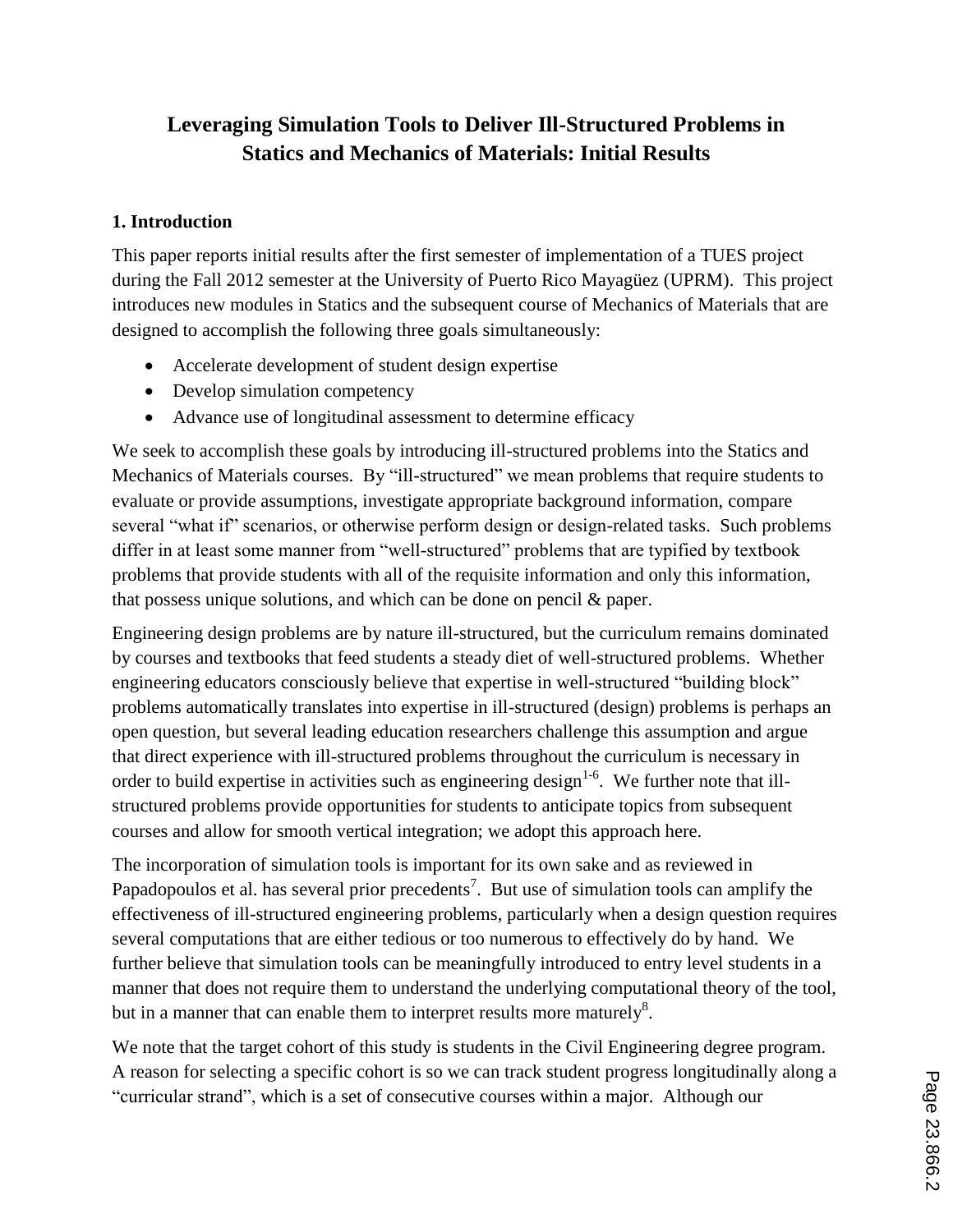interventions will take place only in Statics and Mechanics of Materials I, we will measure student progress in the subsequent courses Mechanics of Materials II and Structural Analysis to assess the lasting effectiveness of our approach.

# **2. Description of New Course Modules**

Several experts both at our institution and at others were polled as to what types of issues and problems are important to address in the mechanics courses for students in the Civil Engineering/Structural Engineering track. Based on their responses and on practical issues, we developed three new modules, summarized as follows:

**Module 1: Slope of Road.** In this module, assigned during Week 1, students were asked to determine the slope of a road on campus that is considered steep. This was designed to serve as a review of basic trigonometry and to introduce students to an ill-structured problem in which they were left to determine the methodology and how to interpret their results correctly. We viewed that prior knowledge of students was sufficient to undertake this modules with a minimum of explanation. A photo of the road is shown in Figure 1.





 **Module 2: Redundant Three-bar Structure**. In this module, which was assigned in Week 6 (after a basic introduction to force equilibrium), students were provided with the problem of a weight hanging from a joint at which are joined three truss members (2-dimensional system), as shown in Figure 2.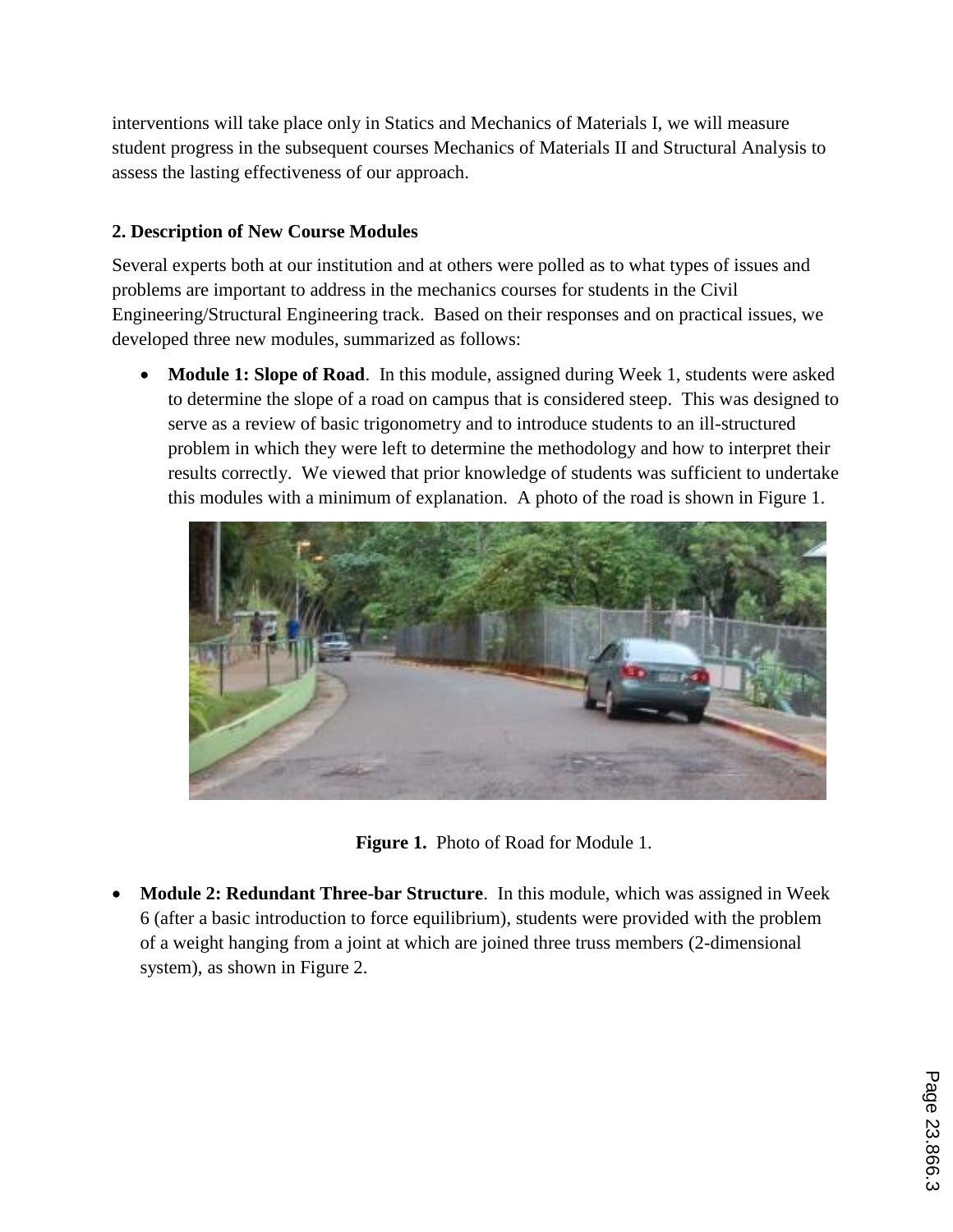

**Figure 2.** Sketch of Three-bar Redundant Truss

At its basic level, this module required students to look up the elastic modulus of the given material, determine the displacement of the joint, and determine the force carried by each member. At is deeper level, students were asked to investigate changes in these behaviors based on changes in geometry and material.

Such a problem is usually not presented in a statics course because the topics of elasticity, displacement, and redundancy are presented in Mechanics of Materials. However, under our approach, we provided the students with a tutorial that provided the equations of compatibility and translated the typical bar stiffness *EA/L* into and equivalent spring stiffness *k*, which is familiar to Statics students. Students were then asked to enter parameters into a prepared Excel Spreadsheet that would enable them to solve for the displacement of the joint and subsequently the forced in each member. Figure 3 shows an annotated image of the spreadsheet that students can use to solve the problem.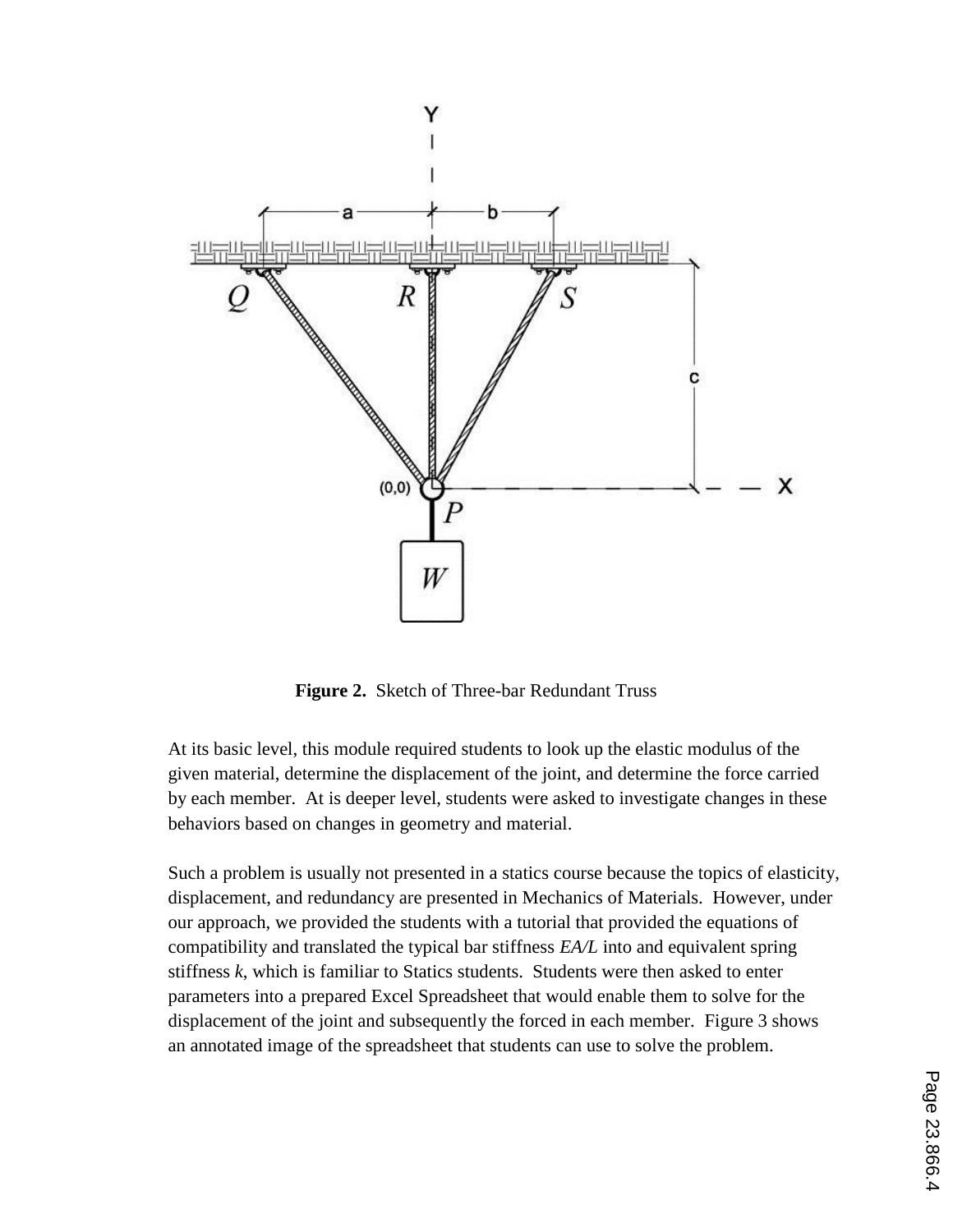| <b>Parameters</b>     |             |              |             |              |            |             |                |           |
|-----------------------|-------------|--------------|-------------|--------------|------------|-------------|----------------|-----------|
|                       | $10^3$ ksi  |              | in          |              | in         |             |                |           |
| E_PQ                  | 29.0        | d_PQ         | 0.50        | a            | 16.00      |             |                |           |
| E_PR                  | 29.0        | d_PR         | 0.50        | b            | 12.00      |             |                |           |
| $E_PS$                | 29.0        | d_PS         | 0.50        | c            | 12.00      |             |                |           |
|                       | k/in        |              | deg         |              | in         |             |                |           |
| k_PQ                  | 284.7       | $\theta$ PQ  | 143.1       | L_PQ         | 20.00      |             |                |           |
| $k$ PR                | 474.5       | $\theta$ _PR | 90.0        | L_PR         | 12.00      |             |                |           |
| k PS                  | 335.5       | $\theta$ PS  | 45.0        | L_PS         | 16.97      |             | <b>Results</b> |           |
|                       |             |              |             |              |            |             | $F_PQ$         | 1.288     |
| <b>Equation Table</b> |             |              |             |              |            |             | F PR           | 3.197     |
|                       | $\delta$ PQ | $\delta$ PR  | $\delta$ PS | $\delta_{x}$ | $\delta_y$ | <b>load</b> | $F_P$ S        | 1.457     |
| Sum Fx                | $-227.8$    | 0.0          | 237.3       | 0.000        | 0.000      | 0.00        | $\delta$ PQ    | 0.0045    |
| Sum Fy                | 170.8       | 474.5        | 237.3       | 0.000        | 0.000      | 5.00        | $\delta$ PR    | 0.0067    |
| C1                    | 1.00        | 0.00         | 0.00        | $-0.800$     | 0.600      | 0.00        | $\delta$ PS    | 0.0043    |
| C <sub>2</sub>        | 0.00        | 1.00         | 0.00        | 0.000        | 1.000      | 0.00        | $\delta_{x}$   | 0.0006    |
| C <sub>3</sub>        | 0.00        | 0.00         | 1.00        | 0.707        | 0.707      | 0.00        | $\delta_y$     | $-0.0067$ |

**Figure 3.** Spreadsheet corresponding to Module 2. Students enter parameter values at the top and then enter coefficients into a matrix that will solve the equilibrium and compatibility equations. Green  $=$  manual entry of given data; Yellow  $=$  calculated value from a given formula; Red = research or interpretation required; Gray = automatic output. Green-Red fade: manual entry becomes interpretive when doing a 'what if' scenario in which students need to vary parameters in order to understand trends in system behavior.

• Module 3: Design of a Steel Signpost. In this module, which was assigned in Week 12 (after students had completed the study of rigid body static equilibrium in 3 dimensions), students were asked to investigate how to determine the size – particularly the inner and outer diameters – of a steel signpost that supports a billboard, within given limits of size and allowable stress. The other geometric dimensions (height of sign, width of sign, etc.) were given, as were estimates of loads due to weight and wind. Figure 4 illustrates the basic model. Again, such a problem is beyond the traditional statics curriculum because it requires at least basic analysis of stress at the base of the post. But under our approach, we provided the students with a simple tutorial introducing the concept of stresses (due to axial, bending, lateral shear, and torsion), and a prepared spreadsheet that calculated the required stresses at the base.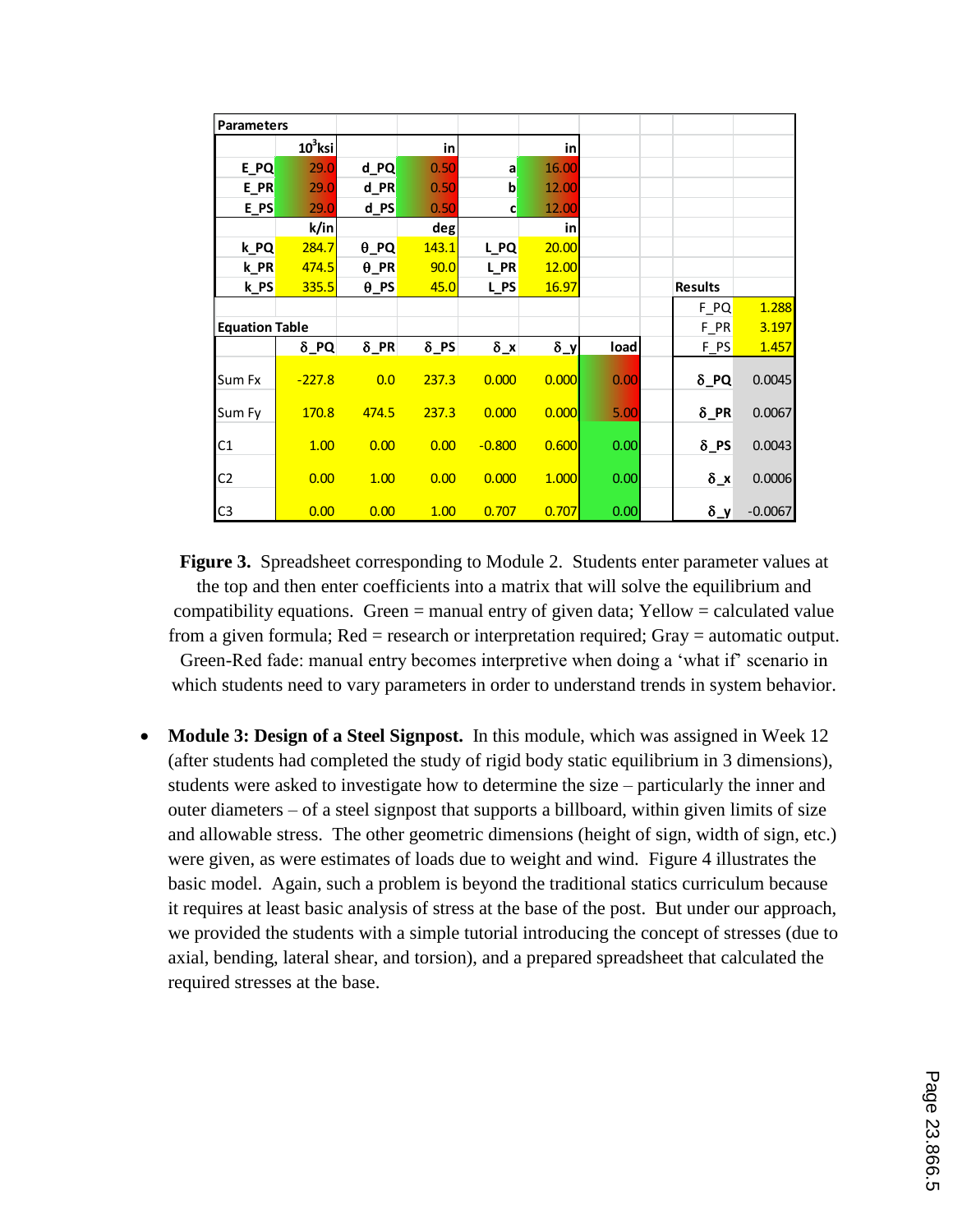

**Figure 4.** Illustration of Signpost and Billboard for Module 3.

Students were asked to first determine the reactions at the base of the signpost (by both including and excluding the weight of the signpost itself) using completely traditional static equilibrium equations. These reactions were then to be entered or directly calculated in specific cells within the prepared Excel spreadsheet. Students could then enter test values of inner and outer diameter of the post. Once the reactions and trial dimensions were entered, four stress quantities were automatically calculated: normal stress due to axial load; normal stress due to bending; shear stress due to lateral force; and shear stress due to torsion. By comparing the resulting stresses with allowable limits, students were asked to recommend a size of the pole. However, they are also asked to consider whether any other factors, such as size or weight, would also influence their choice of design. Additional questions were asked to probe their understanding, such as why a solid post is not used, why it is (apparently) sufficient to study stress at the base of the pole an nowhere else, and which load(s) is (are) most influential in driving the design (including, in particular, whether the weight of the post itself is significant in this sense). Figure 5 shows an annotated image of the spreadsheet that student can use for Module 3.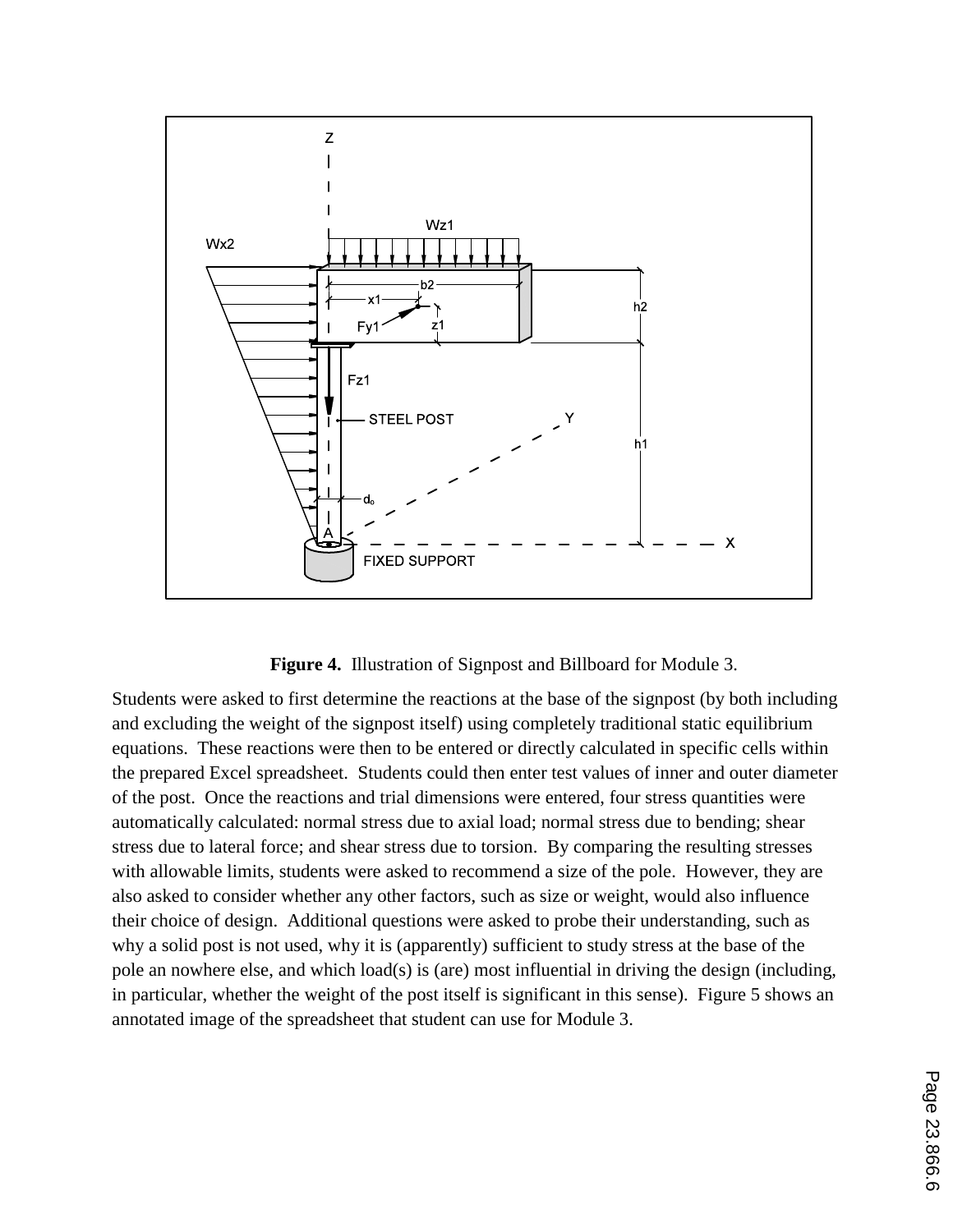|                                  |                           |                     |                      |                  |                     | wind x           | wind y         | wt sign        |                |            |                |
|----------------------------------|---------------------------|---------------------|----------------------|------------------|---------------------|------------------|----------------|----------------|----------------|------------|----------------|
| Param                            | x1                        | z1                  | b2                   | h1               | h2                  | Wx2              | Fy1            | Wz1            | $\gamma$ Steel |            |                |
| Units                            | ft                        | ft                  | ft                   | ft               | ft                  | k/ft             | k              | k/ft           | k/ft^3         |            |                |
| Value                            | 6                         | 4                   | 13                   | 28               | 8                   | 0.70             | 8.00           | 0.90           | 0.49           |            |                |
| <b>Units</b>                     | in                        | in                  | in                   | in               | in                  | k/in             | n/a            | k/in           | $k/in^3$       |            |                |
| Value                            | 72                        | 48                  | 156                  | 336              | 96                  | 0.0583           | n/a            | 0.0750         | 0.00028        |            |                |
|                                  |                           |                     |                      |                  |                     |                  |                |                |                |            |                |
| Reactions $Vx = Ax \mid Vy = Ay$ |                           |                     | <b>Vresult</b>       | $P = Az$         | Mx                  | My               | <b>Mresult</b> | $T = Mz$       |                |            |                |
| Units                            | kip                       | kip                 | kip                  | kip              | kip*in              | kip*in           | kip*in         | kip*in         |                |            |                |
| Value                            | $-12.6$                   | $-8.00$             | 14.93                | 11.70            | 3072                | $-4541$          | 5483           | $-576$         |                |            |                |
|                                  |                           |                     |                      |                  |                     |                  |                |                |                |            |                |
| <b>Property</b>                  | $d_{o}$                   | d,                  | t                    | A                | <b>Ix</b>           | J                | c              | <b>Wt Post</b> |                |            |                |
| Units                            | in.                       | in.                 | in.                  | in. <sup>2</sup> | in. <sup>4</sup>    | in. <sup>4</sup> | in.            | kip            |                |            |                |
| Value                            | 28.25                     | 27.50               | 0.375                | 32.84            | 3190                | 6380             | 14.13          | 4.02           |                |            |                |
|                                  |                           |                     |                      |                  |                     |                  |                |                |                |            |                |
| <b>Stress</b>                    | $\sigma$ <sub>axial</sub> | $\sigma_{\rm bend}$ | max $\sigma_z$ Allow |                  | Summary             | $d_{o}$          | $d_i$          | t              | $max \sigma$ , | $max \tau$ | <b>Wt Post</b> |
| <b>Units</b>                     | ksi                       | ksi                 | ksi                  | ksi              |                     | in.              | in.            | in.            | ksi            | ksi        | kip            |
| Value                            | 0.36                      | 24.28               | 24.63                | 25               | Hollow1             | 34.25            | 33.75          | 0.250          | 24.77          | 2.40       | 3.27           |
| <b>Stress</b>                    | $\tau$ <sub>lateral</sub> | Ttorsion            | $max \tau$           | <b>Allow</b>     | Hollow <sub>2</sub> | 28.25            | 27.50          | 0.375          | 24.63          | 2.18       | 4.02           |
| Units                            | ksi                       | ksi                 | ksi                  | ksi              | Hollow3             | 24.75            | 23.75          | 0.500          | 24.53          | 2.06       | 4.67           |
| Value                            | 0.91                      | 1.28                | 2.18                 | 16               | Hollow4             | 22.50            | 21.00          | 0.625          | 24.83          | 1.99       | 5.20           |
|                                  |                           |                     |                      |                  | Solid               | 14.25            | 0.00           | 7.125          | 24.23          | 1.26       | 19.54          |

**Figure 5.** Spreadsheet corresponding to Module 3. Students enter parameter values, then calculate reactions at the base, then enter trial values for inner and outer diameter, then read stresses at the base. Green = manual entry of given data; Yellow = calculated value from a given formula; Red = research or interpretation required; Gray = automatic output. Green-Red fade: manual entry becomes interpretive when doing a 'what if' scenario in which students need to vary parameters to understand trends in system behavior. Gray-Red fade: reading automatic output becomes interpretive when selecting a design.

| Table 1 summarizes the content and attributes of the three modules. |  |  |  |  |
|---------------------------------------------------------------------|--|--|--|--|
|                                                                     |  |  |  |  |

| Table 1. Content and attributes of the three modules introduced in Statics during Fall 2012. |              |                                                                                        |                                                                                                                 |                                           |                                                                                                                                                                                  |  |  |  |  |
|----------------------------------------------------------------------------------------------|--------------|----------------------------------------------------------------------------------------|-----------------------------------------------------------------------------------------------------------------|-------------------------------------------|----------------------------------------------------------------------------------------------------------------------------------------------------------------------------------|--|--|--|--|
| <b>Module Title</b>                                                                          | <b>Weeks</b> | <b>Traditional</b><br><b>Statics Topics</b>                                            | <b>Mechanics of Materials</b><br><b>Topics Integrated</b>                                                       | <b>Simulation</b><br><b>Tool Required</b> | <b>III-structured Attributes</b>                                                                                                                                                 |  |  |  |  |
| 1. Slope of<br>Road                                                                          | $1-2$        | Trigonometry                                                                           | None                                                                                                            | None                                      | Select methodology of<br>determining slope; correctly<br>verify or interpret answer;<br>recognize or comment on<br>possible errors in method                                     |  |  |  |  |
| 2. Redundant<br>Structure                                                                    | $6 - 8$      | Force Equilibrium<br>of Particle                                                       | Axial displacement; use<br>of approximations to<br>compute displacements;<br>analysis of redundant<br>structure | Excel<br>Spreadsheet                      | Look up E for steel and<br>aluminum; estimate for bungee<br>cord; correctly sense order of<br>magnitude of solution; vary<br>parameters in spreadsheet to<br>see system behavior |  |  |  |  |
| 3. Steel<br>Signpost                                                                         | $13 - 16$    | Force and<br>moment reactions<br>in 3D, including<br>as caused by<br>distributed loads | Stress analysis; failure<br>stress and factor of<br>safety                                                      | Excel<br>Spreadsheet                      | Look up unit weight of steel;<br>vary parameters in<br>spreadsheet to see system<br>behavior; iterative use of<br>spreadsheet to arrive at<br>design.                            |  |  |  |  |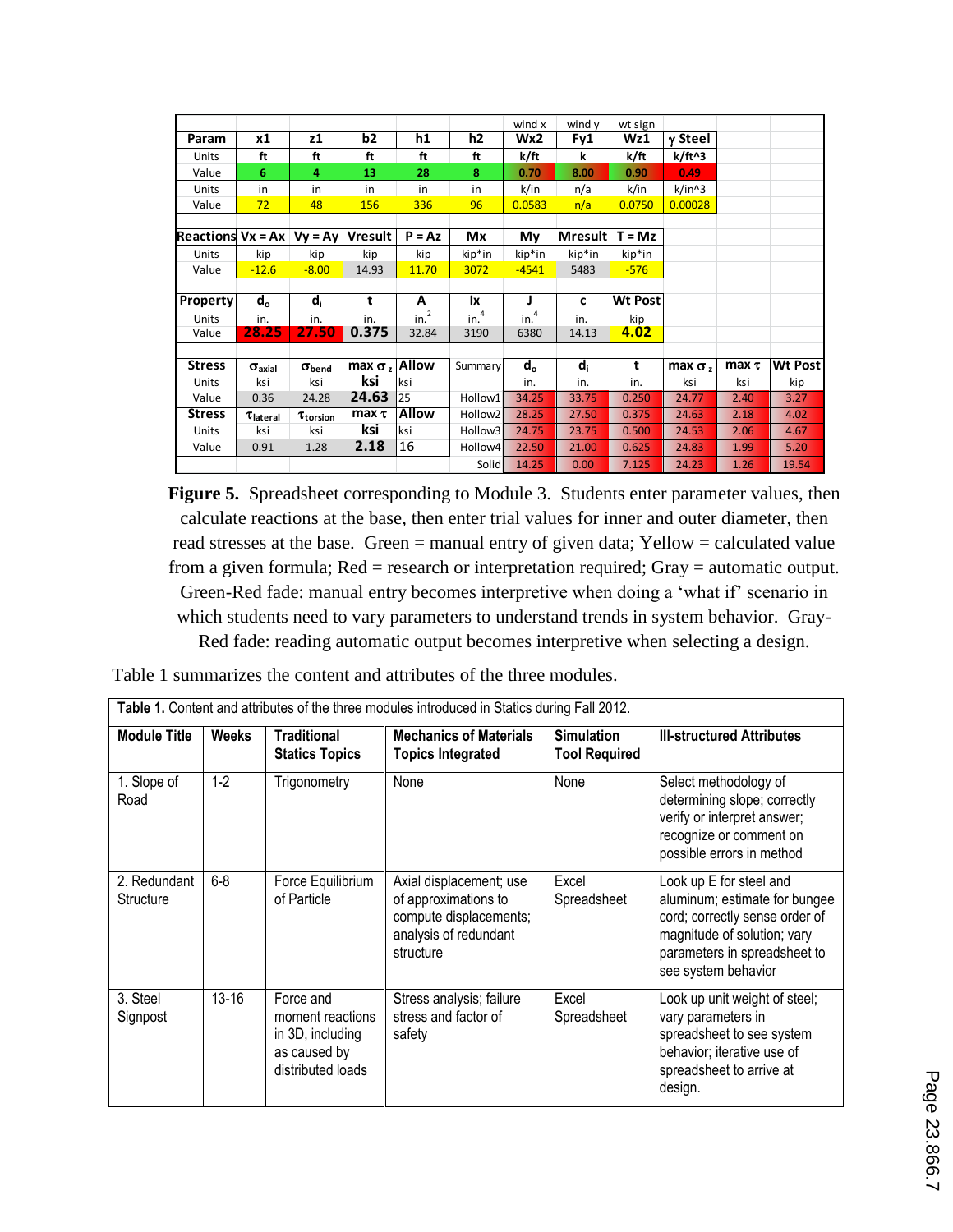### **3. Initial Results from Fall 2012 Statics Intervention**

The three new course modules were delivered in three sections of Statics, two taught by one of the authors, and one taught by another of the authors. At total of 146 students were enrolled, with 49 being in the target population of Civil Engineering. Table 2 provides a summary of the pre-course profile and performance data of the students.

| Table 2. Profile and Performance of Statics Students in Targeted Sections, Fall 2012.                                                                                                               |     |                                                                  |                                                           |                                                          |                                                                               |                                                                                                     |                                                                                                                                        |                                                                                     |  |  |
|-----------------------------------------------------------------------------------------------------------------------------------------------------------------------------------------------------|-----|------------------------------------------------------------------|-----------------------------------------------------------|----------------------------------------------------------|-------------------------------------------------------------------------------|-----------------------------------------------------------------------------------------------------|----------------------------------------------------------------------------------------------------------------------------------------|-------------------------------------------------------------------------------------|--|--|
| Cohort                                                                                                                                                                                              | N   | Avg GPA<br>prior to<br><b>Fall 2012</b><br>semester<br>$Max = 4$ | Avg grade in<br>Calculus I:<br>first attempt<br>$Max = 4$ | Avg Grade<br>in Statics<br><b>Fall 2012</b><br>$Max = 4$ | Avg<br>Grade in<br>Module<br><b>Statics</b><br><b>Fall 2012</b><br>$Max = 10$ | <b>Avg Score</b><br>on CATS<br>post test<br><b>Fall 2012</b><br>$Max = 27$<br>(number of<br>takers) | <b>Received C</b><br>or higher in<br><b>Statics Fall</b><br><b>2012 AND</b><br>passed<br><b>Calculus II</b><br>prior to<br>Spring 2013 | <b>Enrolled in</b><br><b>Target</b><br>Section of<br>MoM I<br><b>Spring</b><br>2013 |  |  |
| All                                                                                                                                                                                                 | 146 | 2.75                                                             | 1.24                                                      | 1.51                                                     | 6.64                                                                          | 8.72(89)                                                                                            | n/a                                                                                                                                    | n/a                                                                                 |  |  |
| Civil Eng                                                                                                                                                                                           | 49  | 2.68                                                             | 0.92                                                      | 1.22                                                     | 6.68                                                                          | 8.47(30)                                                                                            | 15                                                                                                                                     |                                                                                     |  |  |
| Mech Eng                                                                                                                                                                                            | 38  | 3.03                                                             | 1.84                                                      | 2.16                                                     | 6.95                                                                          | 10.39 (28)                                                                                          | n/a                                                                                                                                    | n/a                                                                                 |  |  |
| Not CE or ME                                                                                                                                                                                        | 59  | 2.64                                                             | 1.10                                                      | 1.32                                                     | 6.40                                                                          | 7.45(31)                                                                                            | n/a                                                                                                                                    | n/a                                                                                 |  |  |
| Notes: CATS = Concept Assessment Tool for Statics. In computation of average grade, the following weights are used: A = 4, B<br>$= 3$ , C = 2, D = 1, F = 0, W (withdrawl) = 0. n/a= not applicable |     |                                                                  |                                                           |                                                          |                                                                               |                                                                                                     |                                                                                                                                        |                                                                                     |  |  |

Although not part of the target population of this study, Table 2 includes a separate description of the students in Mechanical Engineering because of the stark difference in performance between this cohort and all other students. We have since learned that this is not an aberration in our data; rather, over the last decade, students entering Mechanical Engineering have a significantly stronger academic profile than students entering other majors in our College of Engineering.

Table 2 also reveals that of the 49 students in the target Civil Engineering cohort, only 15 completed the course with a C or better AND with a passing grade in Calculus II, which is also a prerequisite for Mechanics of Materials I. Of these 15 students, only 7 continued into the targeted section of Mechanics of Materials for Spring 2013. A primary reason for the large number of qualified students declining to continue was due to conflicts with other courses.

It is difficult to assign absolute meaning to the course grade. One problem is that the average assessed grade varies widely from instructor to instructor. The average assessed grade by the authors teaching the targeted sections is somewhat below their own historical averages over the last few semesters, but this could be dominated by the fact that the incoming grade point average and average grade in Calculus I of the Fall 2012 students was also lower than for our own students in recent semesters.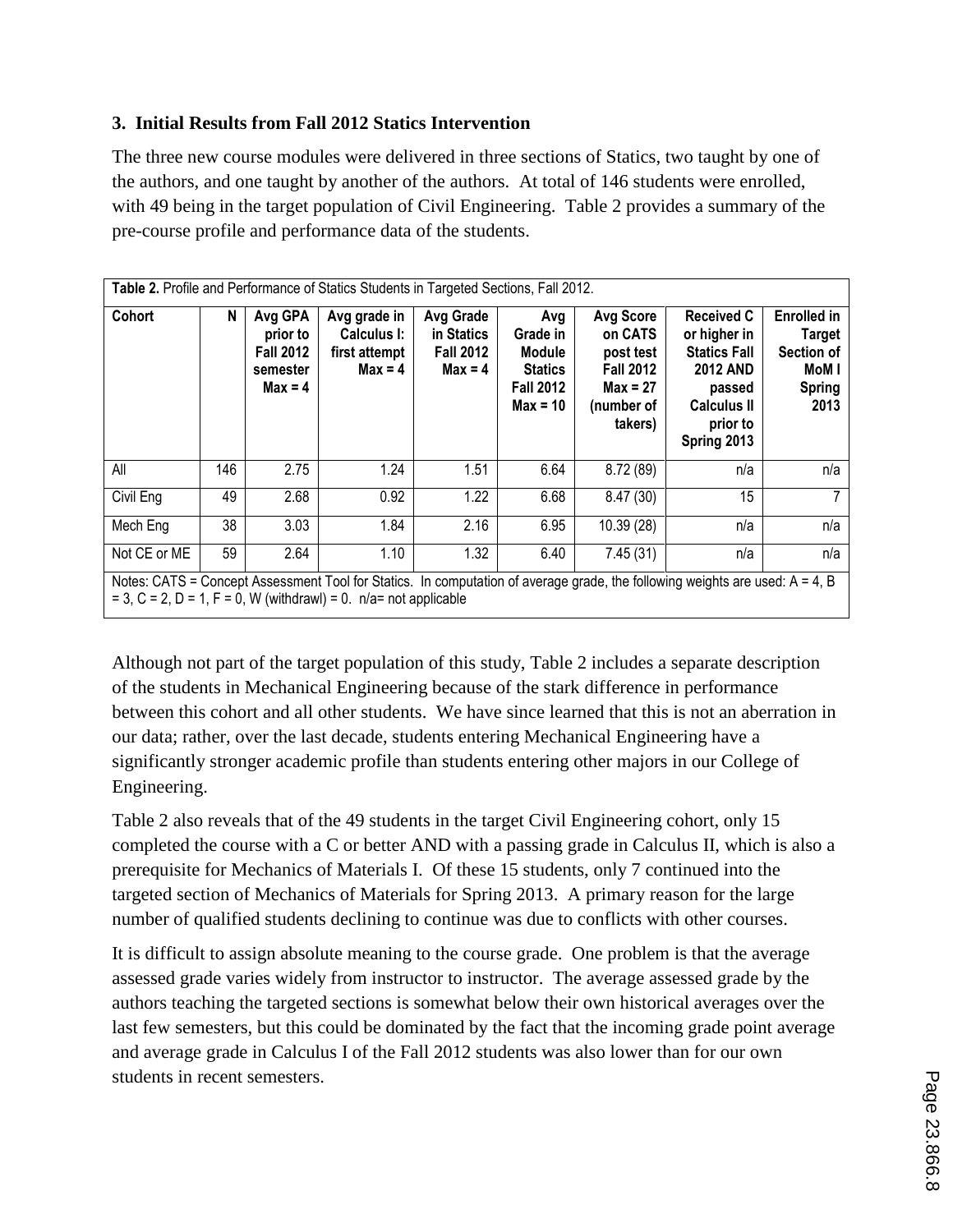The scores on the Concept Assessment Tool for Statics (CATS) [cihub.org] are similar to recent trends at our campus. Grades in Statics and scores on the CATS correlate somewhat positively with the students' prior background, i.e., their overall GPA and their grade in Calculus I (the determination of a strict quantification of this relationship is still in progress). At the end of the Fall 2012 semester, 12 students from Civil Engineering who were not in the targeted sections also took the CATS. Both the average score and GPA of these students (10.27, 2.96) was higher than the average score and GPA of the students in the targeted sections (8.47, 2.68), which again raises the question of whether the CATS score is dominated by grade point average, i.e., suggesting that overcoming misconceptions held by weaker students (as measured by GPA) is difficult.

Furthermore it is unclear that the CATS is the best indicator of progress in our course because the CATS questions are conceptual and not procedural. While we would like to believe that procedural use of simulation tools to investigate behavior of statics problems leads to conceptual understanding of static principles – and in fact we attempt to ask questions in the modules that emphasize concepts – we have not yet verified this with the CATS or any other evidence. Furthermore, some of the concepts that we test in our modules are different than the concepts in the CATS.

It is also difficult to assign absolute meaning to the scores on the projects. The average grades on the projects are less varied by discipline, possibly due to the fact that the projects were completed in groups of 3-4 in which disciplines were mixed. However, a number of important trends were observed, including:

- many students (at least 50%) resisted using the spreadsheet and used in minimally; we were surprised by the number of students who chose to do a number of "side calculations" manually and then enter these numbers into the spreadsheet, rather than performing them directly in the spreadsheet; students who did this were at a general disadvantage to answer some of the more conceptual questions that required a variation in parameters to illustrate trends in behavior.
- a significant number of students were uncritical in accepting the values of their answers; for example, in Module 2, several students reported displacements that were more than 2 orders of magnitude too great; a generalization of this uncritical attitude is the belief that "computers are always right";
- an interesting misconception was discovered in Module 3: many students believed that the stresses would be higher at the top of the post than at the bottom because the peak wind force intensity occurred at the top of the post.

We also distributed a detailed 25 question survey at the end of the semester to inquire about students' impressions of the course. At total of 71/146 students completed the survey, including 24/49 in the target Civil Engineering cohort. We provide a summary of the key responses of this cohort as they are of most interest to our project.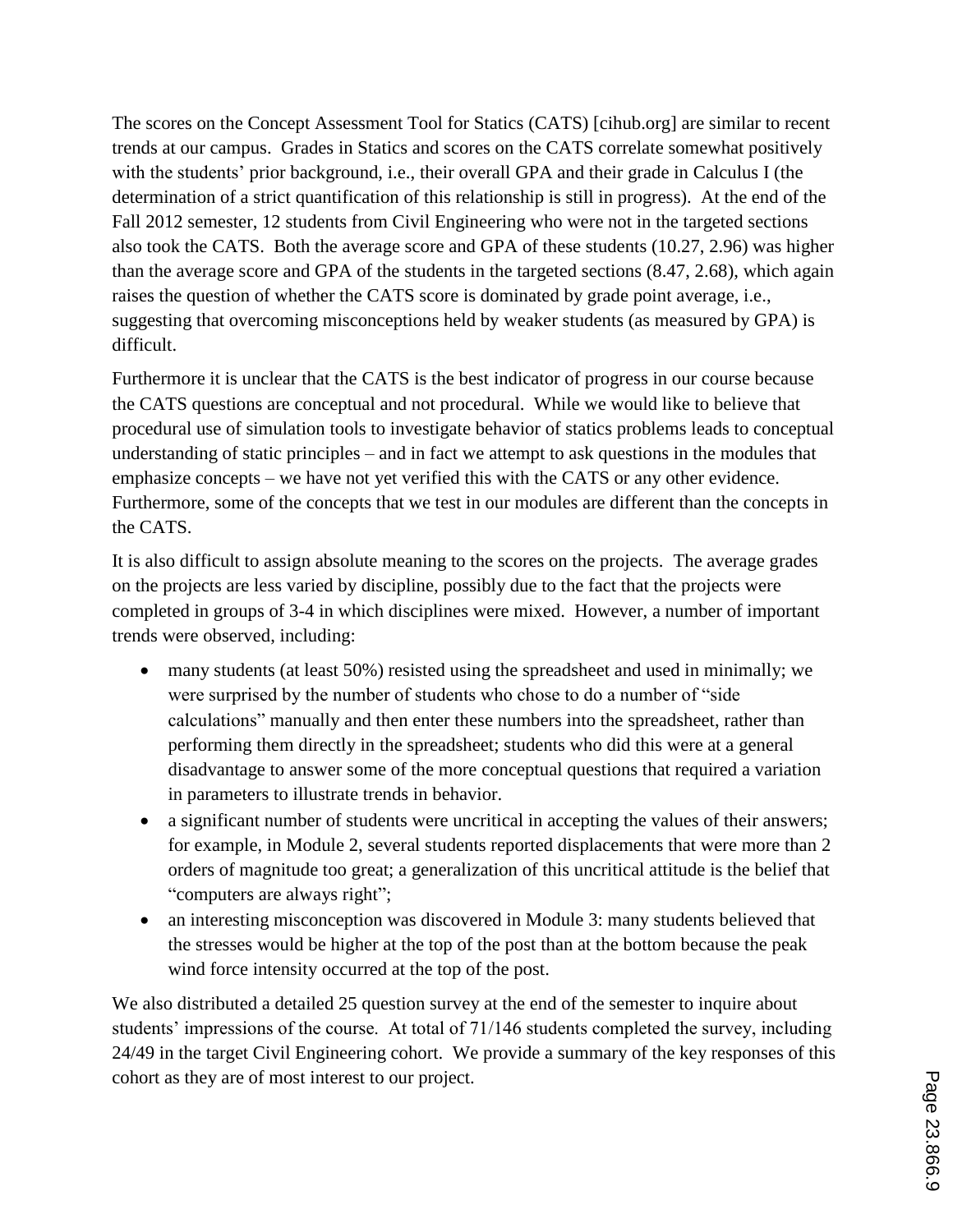Question 1 (open-ended) on the survey asked "In general, what concepts or skills do you think your instructors wanted you to learn with the projects?". After reading and coding the responses, we discovered that 10 students identified basic statics concepts, 5 identified advanced concepts from mechanics of materials, 12 identified some aspect of critical thinking or direct reference to simulation, and 10 identified something related to professional practice, realistic problemsolving, or group work [note that the total number of responses here, 37, exceeds the number of respondents, 24, because some students' answers corresponded to multiple codes].

Questions 2-6 were closed-form questions that asked students to react to certain statements. Table 3 provides a summary of these questions and responses.

| Table 3. Responses to questions related to the modules, referred to here as "projects". |                                                                                                                                                                                                                                               |                                                                                                                               |                                                                          |                                                                                                       |                                                                                                                                                                                                                                  |  |  |  |  |
|-----------------------------------------------------------------------------------------|-----------------------------------------------------------------------------------------------------------------------------------------------------------------------------------------------------------------------------------------------|-------------------------------------------------------------------------------------------------------------------------------|--------------------------------------------------------------------------|-------------------------------------------------------------------------------------------------------|----------------------------------------------------------------------------------------------------------------------------------------------------------------------------------------------------------------------------------|--|--|--|--|
| Statement $\rightarrow$                                                                 | 2. "The projects<br>introduced me to<br>realistic aspects of<br>real engineering<br>projects and<br>design problems".                                                                                                                         | 3. "The projects<br>required me to<br>think creatively<br>and/or to discover<br>things that were<br>not explicitly<br>given". | 4. "The projects<br>helped me to learn<br>basic concepts of<br>statics". | 5. "The projects<br>gave me a good<br>preview of the next<br>course in<br>Mechanics of<br>Materials". | 6. "I did not like<br>the projects<br>because they<br>added new<br>concepts to the<br>course that are not<br>normally part of<br>Statics; I would<br>rather wait until<br>Mechanics of<br>Materials to learn<br>these concepts". |  |  |  |  |
| Response:                                                                               |                                                                                                                                                                                                                                               |                                                                                                                               |                                                                          |                                                                                                       |                                                                                                                                                                                                                                  |  |  |  |  |
| Strongly agree                                                                          | 18                                                                                                                                                                                                                                            | 12                                                                                                                            | 18                                                                       | 15                                                                                                    | $\Omega$                                                                                                                                                                                                                         |  |  |  |  |
| Somewhat agree                                                                          | 4                                                                                                                                                                                                                                             | 10                                                                                                                            | 4                                                                        | 6                                                                                                     | 2                                                                                                                                                                                                                                |  |  |  |  |
| Neutral                                                                                 | 2                                                                                                                                                                                                                                             | 2                                                                                                                             | 2                                                                        | 3                                                                                                     |                                                                                                                                                                                                                                  |  |  |  |  |
| Somewhat disagree                                                                       | 0                                                                                                                                                                                                                                             | 0                                                                                                                             | $\Omega$                                                                 | 0                                                                                                     | 9                                                                                                                                                                                                                                |  |  |  |  |
| Strongly disagree                                                                       | 0                                                                                                                                                                                                                                             | 0                                                                                                                             | 0                                                                        | 0                                                                                                     | 6                                                                                                                                                                                                                                |  |  |  |  |
| Overall average                                                                         | 3.67                                                                                                                                                                                                                                          | 3.42                                                                                                                          | 3.67                                                                     | 3.50                                                                                                  | 1.21                                                                                                                                                                                                                             |  |  |  |  |
|                                                                                         | Notes: the overall average is the average of all responses weighted by number of respondents for each response and using the<br>values Strongly agree = 4, Somewhat agree = 3, Neutral = 2, Somewhat disagree = 1, and Strongly disagree = 0. |                                                                                                                               |                                                                          |                                                                                                       |                                                                                                                                                                                                                                  |  |  |  |  |

Overall, in considering the responses to Questions 1-6, it appears that the students have at least some understanding of our objectives, and respond favorably.

We also probed student opinions about the use of the spreadsheet. When asked "List what you think are both the advantages and disadvantages of using the spreadsheet in this or a similar course", many responses (25) indicated that the spreadsheet is efficient and/or prevents errors; a lesser number of responses (6) seemed to recognize the larger value of being able to able to vary parameters to understand system behavior.

We asked several additional questions about the use of the spreadsheet in a closed format. The student responses here are overall favorable, although this somewhat contradicts their reluctance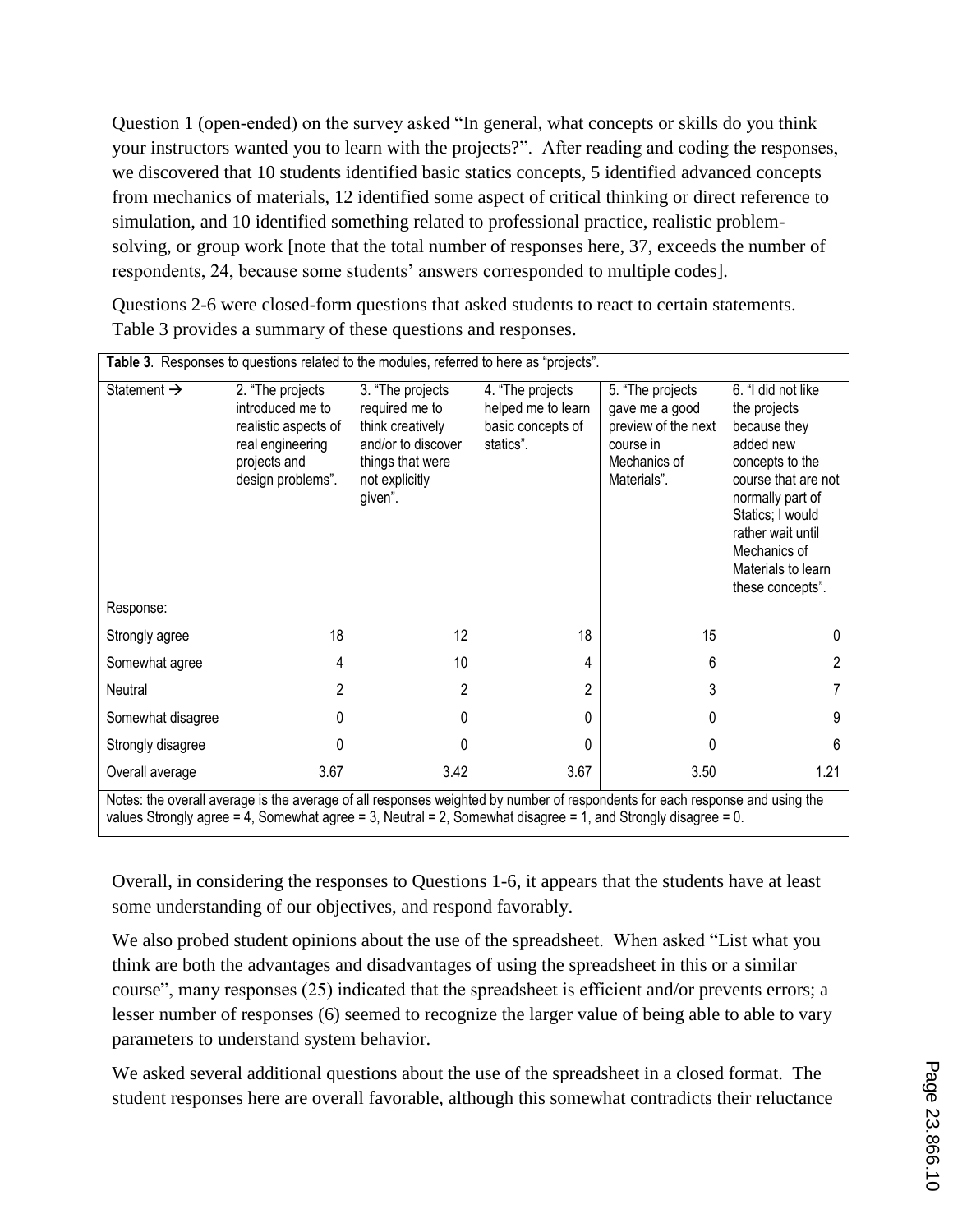to use the spreadsheet in the projects. Several students indicated that they were not familiar with the spreadsheet and that there was a learning curve required to get accustomed to using it. Table 4 summarizes the results of student attitudes with respect to the spreadsheet.

| Table 4. Responses to questions related to the use of the Excel spreadsheet. |                                                                                                                                                                                                                                               |                                                                                                                                                           |                                                                                                                                                     |                                                                                                                                                                                      |                                                                                                                                                                |  |  |  |  |
|------------------------------------------------------------------------------|-----------------------------------------------------------------------------------------------------------------------------------------------------------------------------------------------------------------------------------------------|-----------------------------------------------------------------------------------------------------------------------------------------------------------|-----------------------------------------------------------------------------------------------------------------------------------------------------|--------------------------------------------------------------------------------------------------------------------------------------------------------------------------------------|----------------------------------------------------------------------------------------------------------------------------------------------------------------|--|--|--|--|
| Statement $\rightarrow$                                                      | 11. "Because I did<br>not have to do<br>calculations by<br>hand, the<br>spreadsheets<br>allowed me to<br>focus my attention<br>on understanding<br>the concepts and<br>the meaning of the<br>results".                                        | 12. "When I used<br>the spreadsheets I<br>felt uncomfortable<br>because I felt that<br>should have<br>been doing the<br>calculations by<br>hand instead". | 14. "The<br>spreadsheets<br>allowed me to<br>solve my problems<br>in an organized<br>manner and<br>allowed me to<br>correct errors<br>more easily". | 15. "In future<br>classes, I intend to<br>use spreadsheets<br>more often, even if<br>the professor does<br>not mention it,<br>because they will<br>help me to be<br>more efficient". | 16. "As a result of<br>this class, I have<br>increased my<br>understanding of<br>why computer<br>tools are essential<br>to the engineering<br>design process". |  |  |  |  |
| Response:                                                                    |                                                                                                                                                                                                                                               |                                                                                                                                                           |                                                                                                                                                     |                                                                                                                                                                                      |                                                                                                                                                                |  |  |  |  |
| Strongly agree                                                               | 12                                                                                                                                                                                                                                            | 0                                                                                                                                                         | 17                                                                                                                                                  | 11                                                                                                                                                                                   | 18                                                                                                                                                             |  |  |  |  |
| Somewhat agree                                                               | 4                                                                                                                                                                                                                                             | 6                                                                                                                                                         | 4                                                                                                                                                   |                                                                                                                                                                                      | 3                                                                                                                                                              |  |  |  |  |
| Neutral                                                                      | 5                                                                                                                                                                                                                                             | 8                                                                                                                                                         | 3                                                                                                                                                   | 5                                                                                                                                                                                    | 3                                                                                                                                                              |  |  |  |  |
| Somewhat disagree                                                            |                                                                                                                                                                                                                                               | 4                                                                                                                                                         | 0                                                                                                                                                   |                                                                                                                                                                                      | 0                                                                                                                                                              |  |  |  |  |
| Strongly disagree                                                            | 2                                                                                                                                                                                                                                             | 6                                                                                                                                                         | U                                                                                                                                                   | 0                                                                                                                                                                                    | 0                                                                                                                                                              |  |  |  |  |
| Overall average                                                              | 2.96                                                                                                                                                                                                                                          | 1.58                                                                                                                                                      | 3.58                                                                                                                                                | 3.17                                                                                                                                                                                 | 3.63                                                                                                                                                           |  |  |  |  |
|                                                                              | Notes: the overall average is the average of all responses weighted by number of respondents for each response and using the<br>values Strongly agree = 4, Somewhat agree = 3, Neutral = 2, Somewhat disagree = 1, and Strongly disagree = 0. |                                                                                                                                                           |                                                                                                                                                     |                                                                                                                                                                                      |                                                                                                                                                                |  |  |  |  |

Finally, another set of questions asked students what they thought about the level of effort required for this class, and whether the effort was worth it. Nearly all students in the Civil Engineering cohort (23/24) reported that the class required above average effort, and most students (15/24) reported that the effort was worth it (similar results were reported by the non-CE students).

### **Discussion and Conclusions**

In implementing this project we believe that our project is headed in the right direction, but that some important modifications are necessary. We perhaps overestimated the students' ability to use the spreadsheets without explicit instruction; we will address this in the next semester by being both more explicit with our instruction and expectations. We also believe that it is necessary to be more explicit in explaining some techniques that we expect, such as the skill to use the spreadsheet to vary parameters to understand system behavior and make design choices. We feel from our experience that some students really did cross a threshold of mature use where they did use the spreadsheet to critique answers and make informed design decisions. But a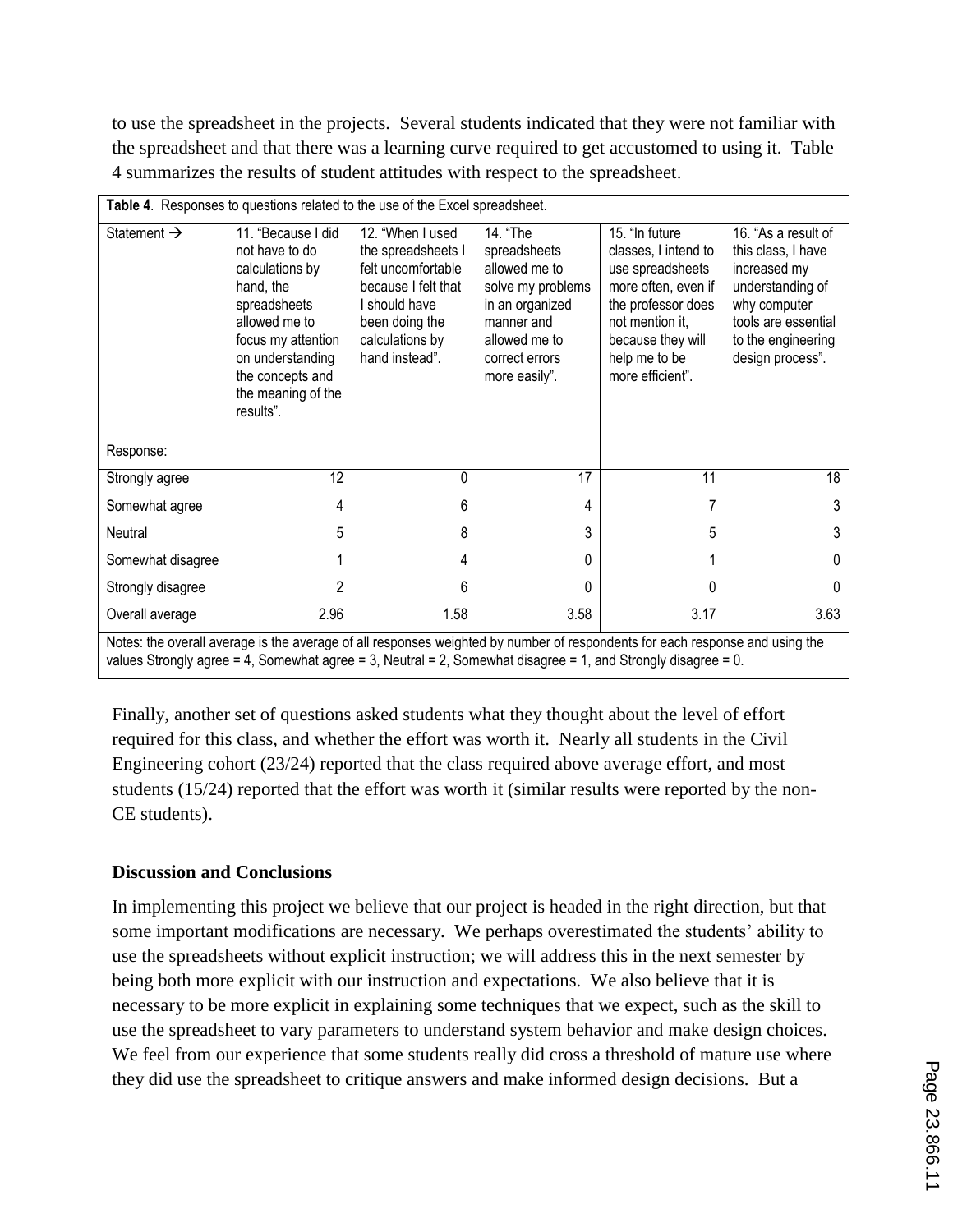number of students had problems ranging from the mechanics of the spreadsheet to being uncritical or over-accepting of the results.

The quantitative performance data thus far collected does not demonstrate any learning gains as a result of our methodology. In particular, it is not clear whether the CATS is the right tool to measure learning gains as a result of our modules. Furthermore, it appears that the CATS scores need to be adjusted to account for GPA and math grades. Moreover, it is simply too early in the project to know the subsequent performance of the targeted students in the sequel courses Mechanics of Materials I, Mechanics of Materials II, and Structural Analysis. We are hopeful that in the longer range we will, in fact, see a difference in student performance among the cohort of students who took Statics and Mechanics of Materials with the modules developed by our project.

Finally, next semester (Spring 2013) will be the first introduction of new modules in the Mechanics of Materials I course. Some of these modules will strategically build off of the modules introduced in statics, whereas others will be new. We plan, in particular, to introduce at least one module that incorporates the use of finite element analysis software. While we believe that spreadsheets serve an important introduction to the idea of simulation in Statics, it is important to expose students to other engineering software that can handle more elaborate types of problems.

### **Acknowledgement**

This material is based upon work supported by the National Science Foundation (TUES Program) under Grant No. 1044866. The authors gratefully acknowledge this support.

### **Bibliography**

- 1. Jonassen, D.H., J. Strobel, and C.B. Lee. "Everyday Problem Solving in Engineering: Lessons for Engineering Educators", *Journal of Engineering Education*, Vol. 95, No. 2, April 2006.
- 2. Donowa, A., C. Martin, and C. White. "Re-Engineering Engineering: Teaching Students How to Think Critically". *Proceedings of the ASEE Annual Conference and Exposition*, Honolulu, HI, June 2007.
- 3. Gorman, M.E., L.G. Richards, W.T. Scherer, and J.K. Kagiwada. "Teaching Invention and Design: Multi-Disciplinary Learning Modules", *Journal of Engineering Education*, April 1995.
- 4. Marra, R.M., B. Palmer, and T.A. Litzinger. "The Effects of a First-Year Engineering Design Course on Student Intellectual Development as Measured by the Perry Scheme", *Journal of Engineering Education*, Vol. 88, No. 3, July 1999.
- 5. Prince, M.J. and R.M. Felder. "Inductive Teaching and Learning Methods: Definitions, Comparisons, and Research Bases", *Journal of Engineering Education*, Vol. 95, No. 2, April 2006.